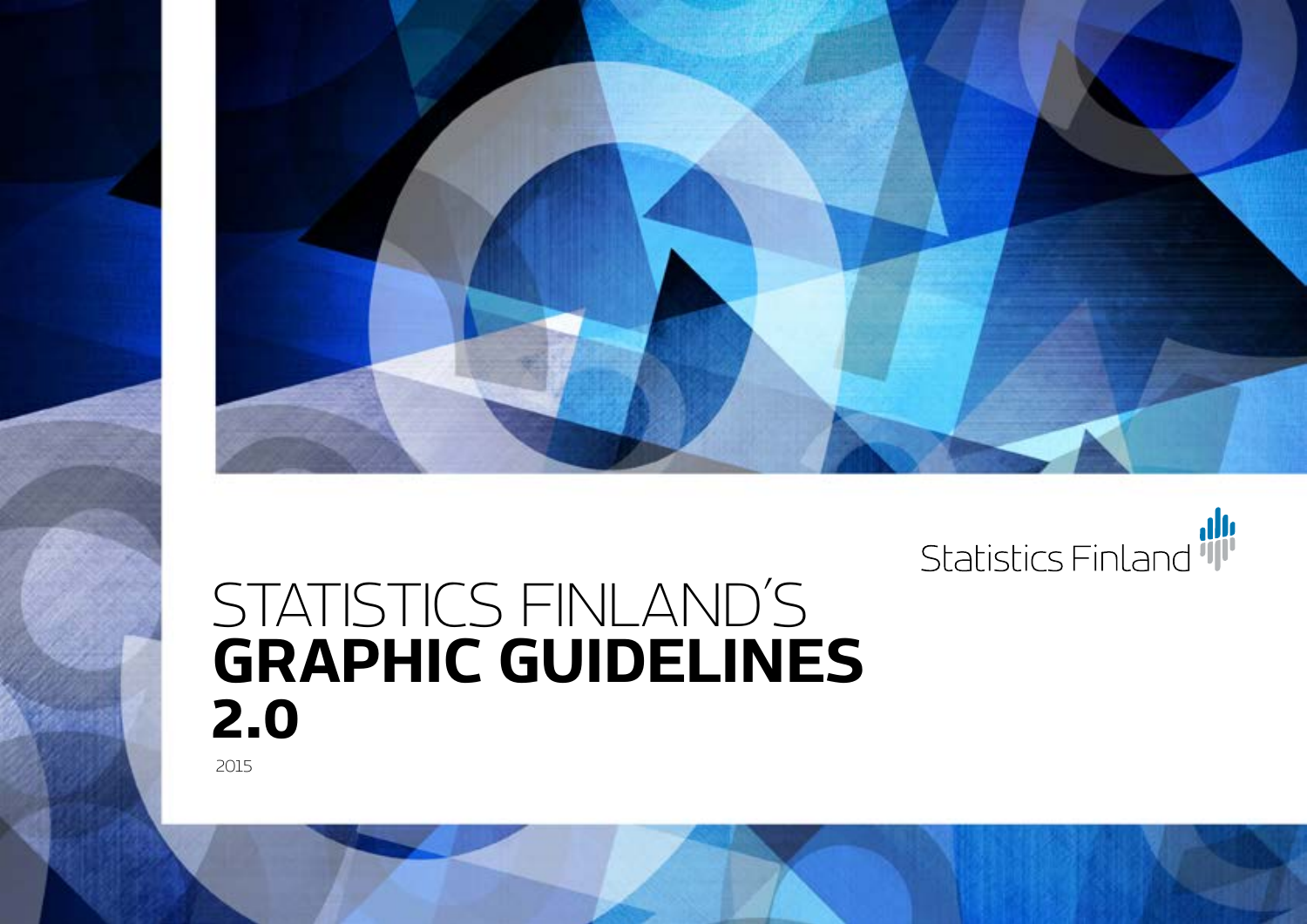### CONTENT

| <b>FOREWORD</b> | ◠<br>◡ |
|-----------------|--------|
|                 |        |
|                 |        |

| <b>BASIC ELEMENTS</b> |            |                                  |   |
|-----------------------|------------|----------------------------------|---|
| 1.1                   | Logo       |                                  |   |
|                       |            | 1.1.1 Exclusion area of the logo |   |
|                       |            | 1.1.2 Use of the logo            | 6 |
|                       |            | 1.1.3 Logo original directory    |   |
| 1.2                   | Colours    |                                  | 8 |
| 1.3                   | Typography |                                  |   |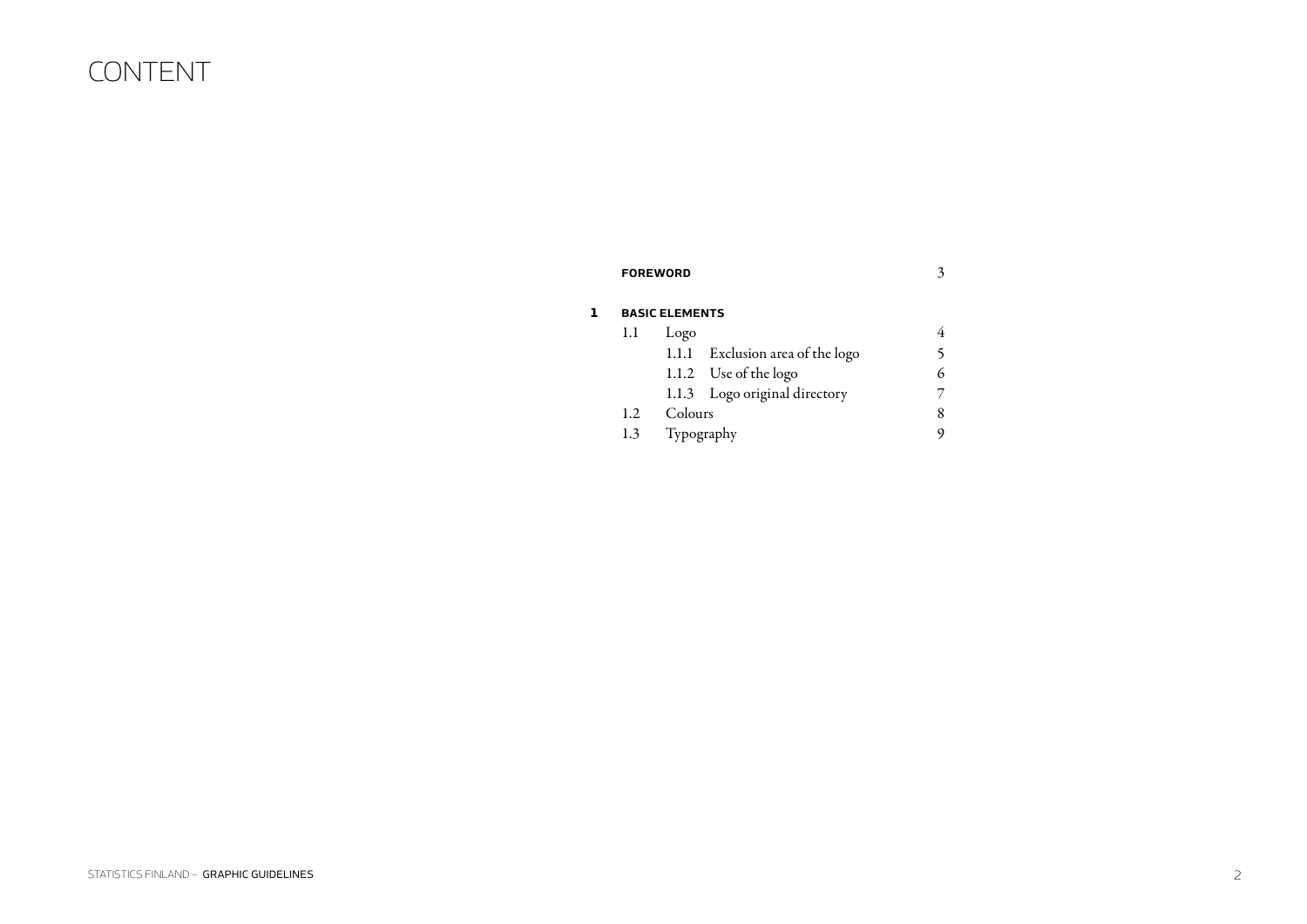#### FOREWORD

#### **STATISTICS FINLAND'S VISUAL IMAGE**

The visual image is an important part of Statistics Finland's overall communication and intellectual capital.

Statistics Finland's visual image has been renewed in 2015. The aim of the renewal is to modernise the image both technically and visually. We have also wanted to ensure that the image and its elements can be used as flexibly as possible, both in conventional and modern, as well as quickly developing digital equipment and channels.

The visual image that supports values, culture and strategic goals is an important part of Statistics Finland's corporate image. It supports Statistics Finland's

profile as a modern, serving, reliable source of statistical and expert data. A clear visual image improves the distinguishability and identifiability of Statistics Finland's products and services.

These instructions aimed at stakeholders include the basic elements of the visual image and their main ways and purposes of use. The aim of these instructions is to control visual communication solutions so that the selected policy remains uniform and logical.

Statistics Finland's Communication and Information Services Department provides further information and support for applying the visual image.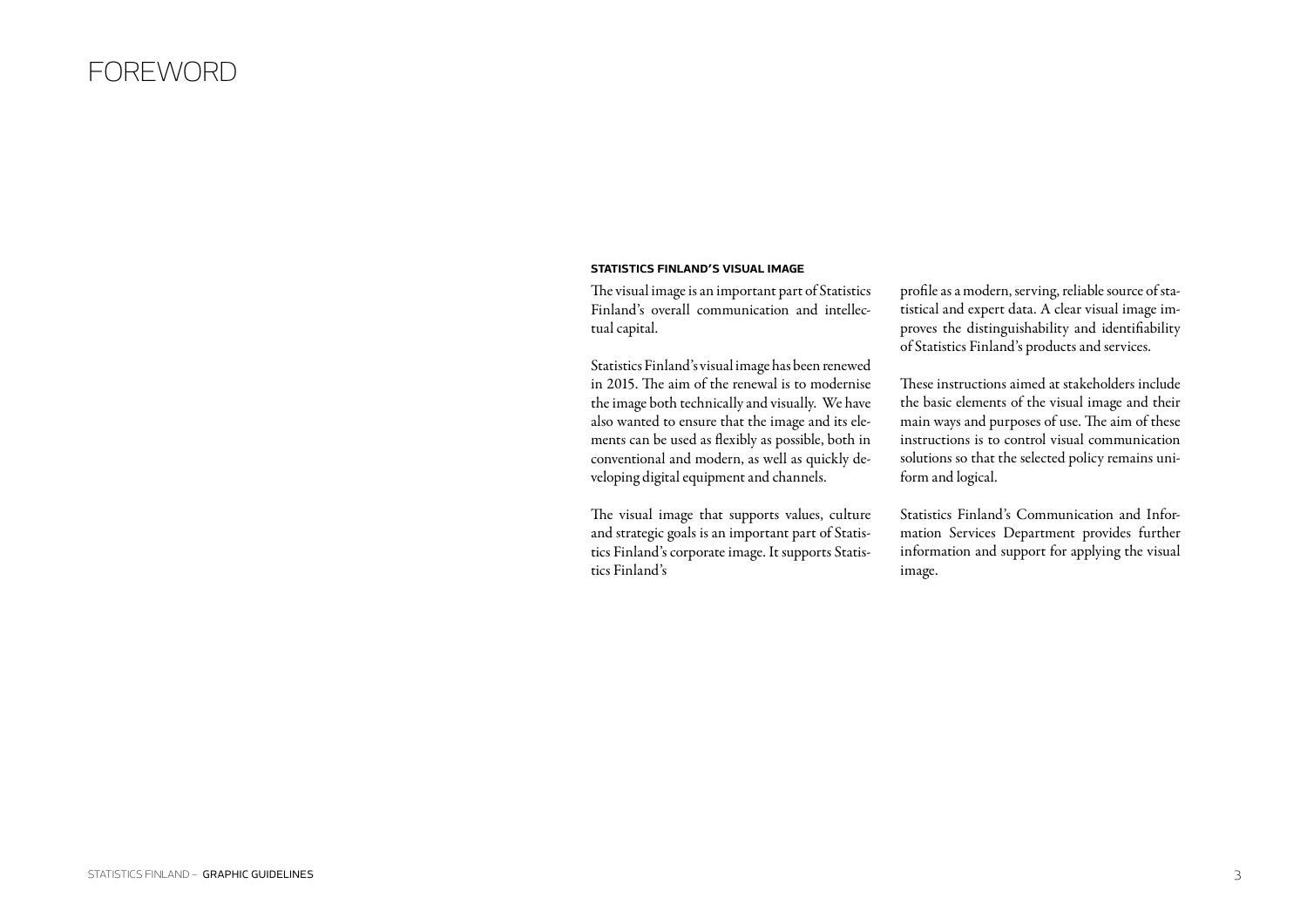### 1.1 BASIC ELEMENTS – **LOGO**

Statistics Finland's logo consists of two elements: the actual sign and the written name Statistics Finland. The logo is available in three languages: Finnish, Swedish and English.

The logo is used in all of Statistics Finland's communication.

The sign can, if required, be used without the written name. The written name of the logo is not in any connection to be used without the sign.



PMS 641 C100 M25 Y0 K20 R0 G115 B176

PMS Cool Gray 5 C0 M0 Y0 K35 R188 G188 B188

Colours of the logo Language versions of the logo Language versions of the logo





Logo (L) Sign (S)

STATISTICS FINLAND – GRAPHIC GUIDELINES 4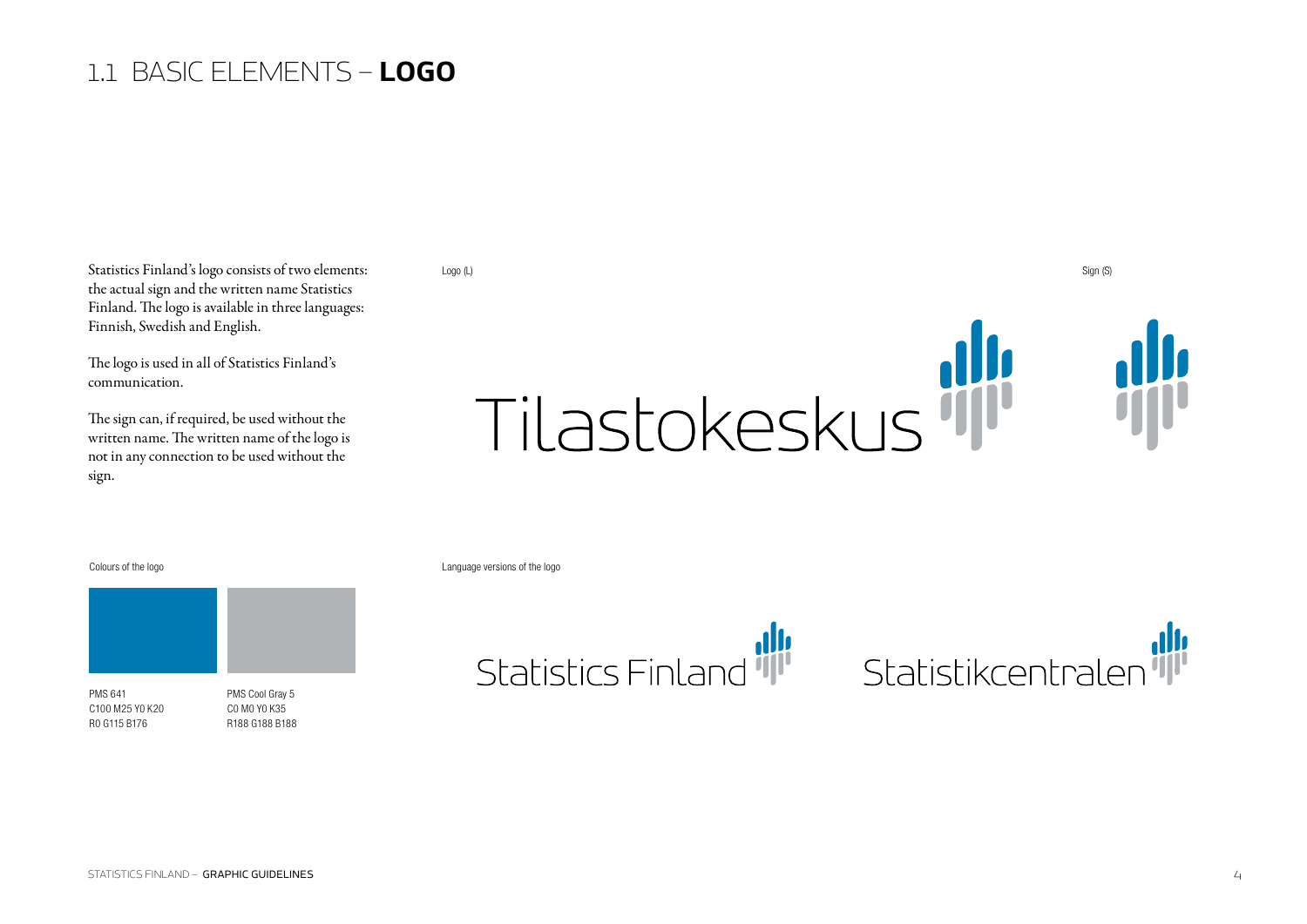### 1.1.1 BASIC ELEMENTS – **exclusion area of the logo**

An exclusion area (the area marked with an unbroken line around the logo in the picture) has been defined for the logo to ensure it is distinct. The dimensions of the exclusion area for the logo have been determined as one-quarter (1/4) of the height of the sign. No other elements are to be placed in this area.



Language versions of the logo



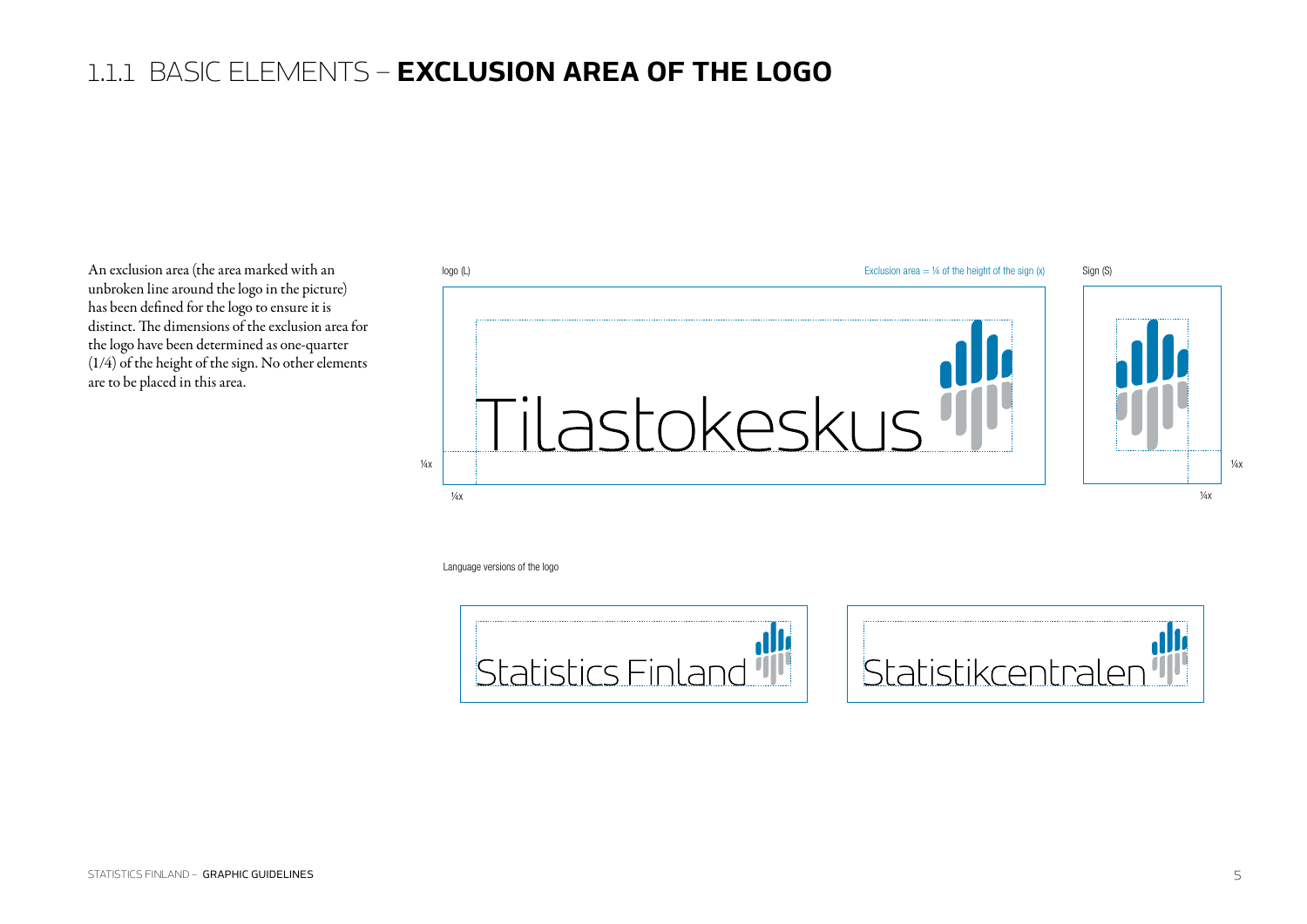### 1.1.2 BASIC ELEMENTS – **use of the logo**

Primarily, the coloured version of the logo is used. The colours of the logo are blue and grey. If no additional colours are available, the greyscale version of the logo is used.

The logo is primarily to be used on a white background or the background needs to be as light as possible. When the logo is used on a coloured background or on an image, the contrast between the logo and the background must be sufficient.

The ratios or positioning of the parts of the logo are not to be changed.

In printed communication, the height of the sign of the logo in the smallest possible use size is 10 mm. When only the sign of the logo is used, its minimum height is 8 mm.

In electronic communication, the height of the sign of the logo in the smallest possible use size is 28 pixels.

Original files of the logo have been made for both publication and office use (logo original directory on page 7). The logo must always be copied from the original file.

Colour options of the logo

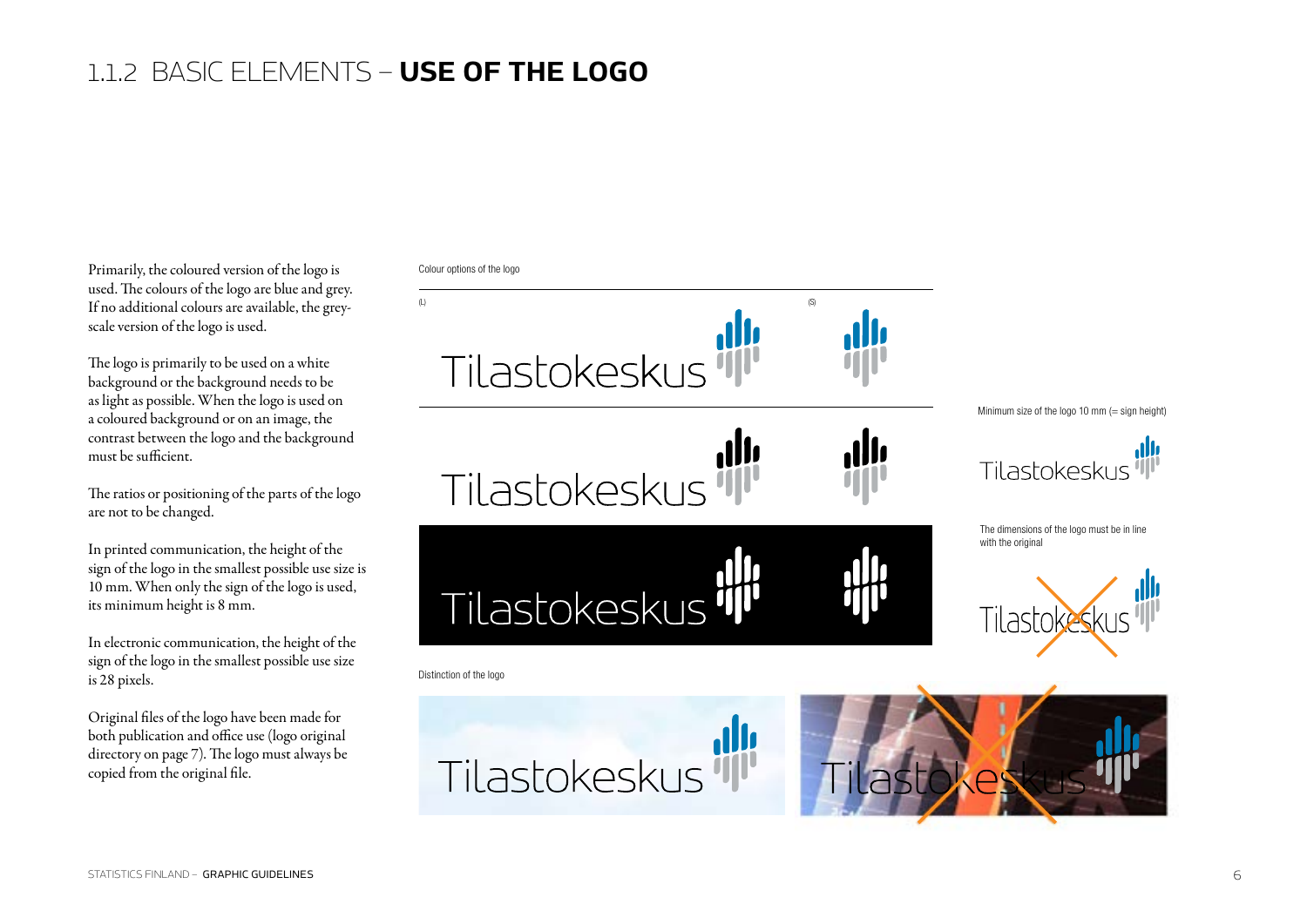#### 1.1.3 BASIC ELEMENTS – **LOGO ORIGINAL DIRECTORY**

The logo originals have been divided into two groups based on the area of use:

Publication use: for printed publications, high-quality printing jobs and electronic screen presentations. The originals can be enlarged or reduced without the quality suffering. There are coloured (CNTK and PMS system accordant) and grey-scale originals of the logo for publication and printing use.

Office use: for office level software applications and for electronic and printed documents. The originals can be reduced in size but not enlarged. The originals are PNG files.

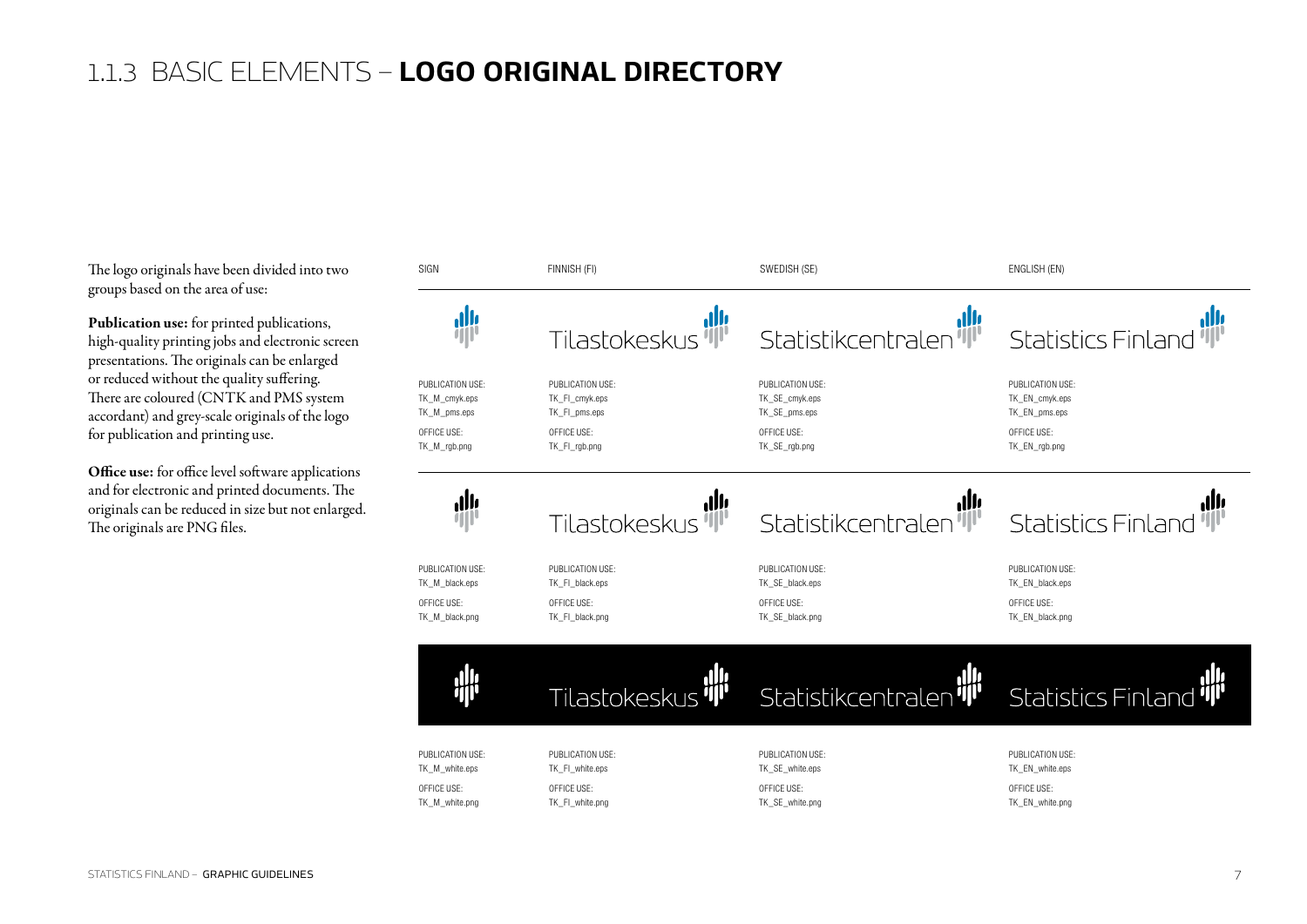#### 1.2 BASIC ELEMENTS – **COLOURS**

The colours selected for Statistics Finland's sign are blue and grey.

Blue is the colour of sensibility. It conveys trust, peace and order. It is also the colour of truth and higher intelligence.

Grey, in turn, is a colour that is "in between", a mixture of two extremes, black and white. It gets its meaning from the colour next to it. Together, these two form a peaceful, trust invoking and harmonious whole.

The blue and grey of the logo together with black and white are the main colours of Statistics Finland. Here you can see the additional colours.

Various hues (%) can be used of each colour that can be utilised in printed and electronic communication. The hues may be repeated slightly differently when using digital printing or offset printing. Paper quality also affects the colours of print jobs.

HEX, PMS, RGB and CMYK colours are not directly reversible, the values differ from one another.

#### MAIN COLOURS OF THE LOGO